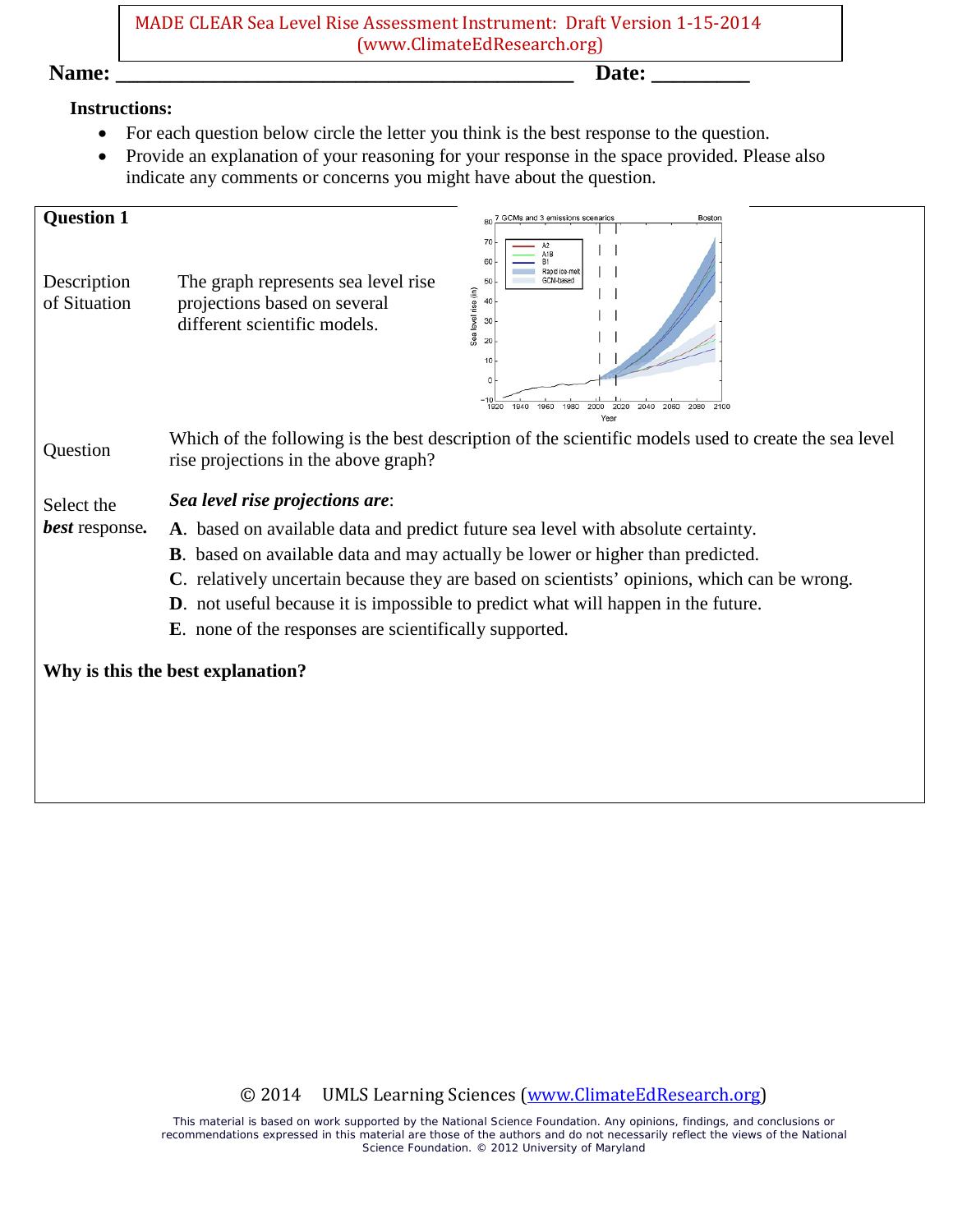| <b>Question 2</b><br>Description<br>of Situation | Sea level is projected to rise between 10 and 70 cm by the year 2100.                                                                                                                                                                                                                                                                                                                                         |  |
|--------------------------------------------------|---------------------------------------------------------------------------------------------------------------------------------------------------------------------------------------------------------------------------------------------------------------------------------------------------------------------------------------------------------------------------------------------------------------|--|
| Question                                         | Why is sea level rising?                                                                                                                                                                                                                                                                                                                                                                                      |  |
| Select the<br><b>best</b><br>response.           | A. Not as much evaporation is taking place due to the hole in the ozone layer.<br><b>B</b> . Increased rain and snowfall are adding to the amount of water in the seas.<br>C. Shifts in plate tectonics reorganizing the shape of the sea floor.<br><b>D.</b> An increase in global temperatures is causing ice melt, increasing sea volume.<br><b>E.</b> None of the responses are scientifically supported. |  |
| Why is this the best explanation?                |                                                                                                                                                                                                                                                                                                                                                                                                               |  |
|                                                  |                                                                                                                                                                                                                                                                                                                                                                                                               |  |

| <b>Question 3</b>                      |                                                                                                                                                                                                                                                                                                                                                                                                                                           |  |
|----------------------------------------|-------------------------------------------------------------------------------------------------------------------------------------------------------------------------------------------------------------------------------------------------------------------------------------------------------------------------------------------------------------------------------------------------------------------------------------------|--|
| Description<br>of Situation            | Global temperatures are rising and are projected to continue to rise.                                                                                                                                                                                                                                                                                                                                                                     |  |
| Question                               | How does an increase in the global average temperatures lead to sea level rise?                                                                                                                                                                                                                                                                                                                                                           |  |
| Select the<br><b>best</b><br>response. | This will cause sea level to rise by:<br>A. causing more rain or snow, adding to the volume of water in the sea.<br><b>B</b> . causing ice to melt which adds to the volume of water in the sea.<br>C. causing water molecules in the sea to expand and occupy a greater volume.<br><b>D</b> . causing more water molecules in the sea to form and increase the volume.<br><b>E</b> , none of the responses are scientifically supported. |  |
| Why is this the best explanation?      |                                                                                                                                                                                                                                                                                                                                                                                                                                           |  |
|                                        |                                                                                                                                                                                                                                                                                                                                                                                                                                           |  |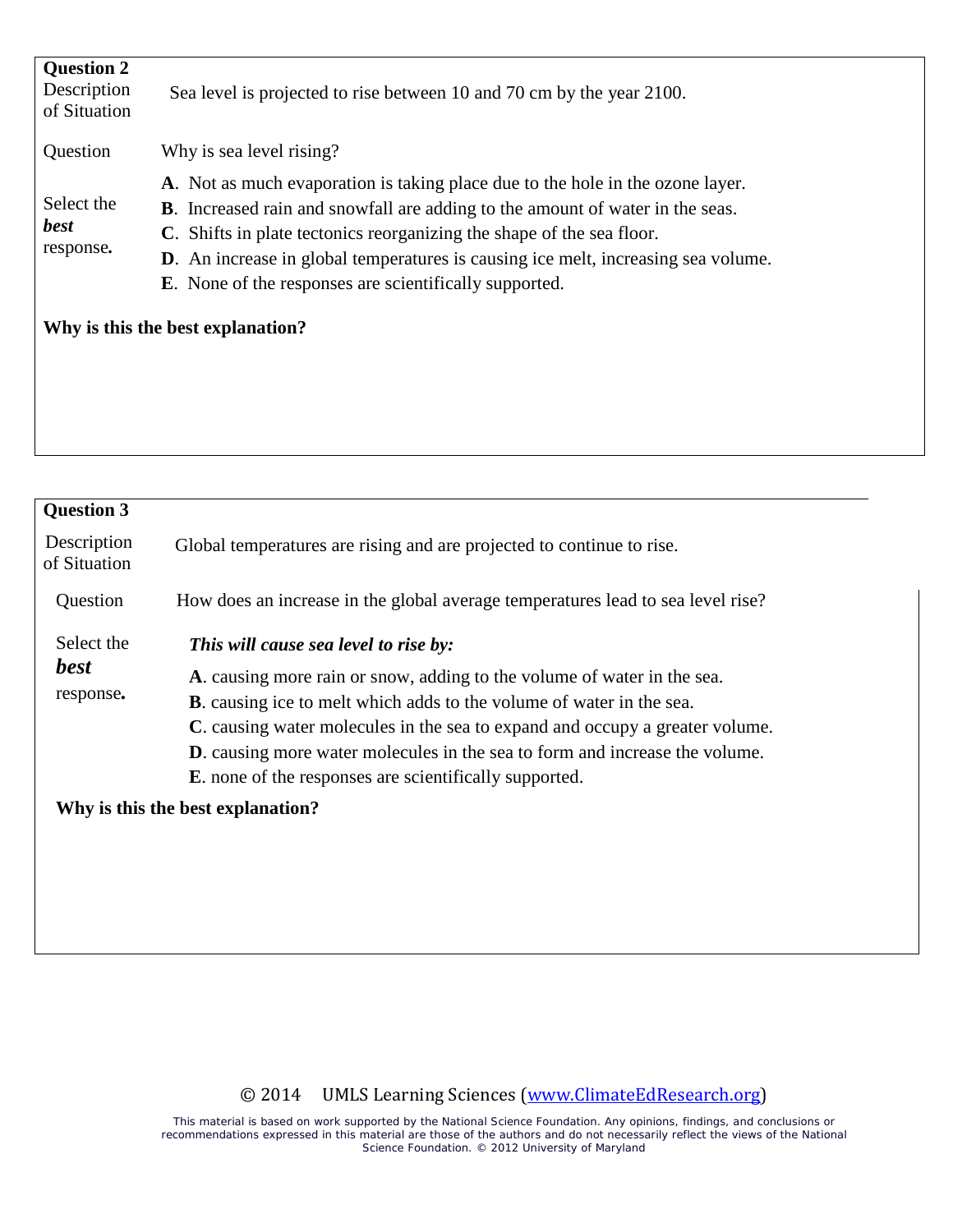| <b>Question 4</b>                   |                                                                                                                                                                                                                                                                                                                                                                                                                                                  |
|-------------------------------------|--------------------------------------------------------------------------------------------------------------------------------------------------------------------------------------------------------------------------------------------------------------------------------------------------------------------------------------------------------------------------------------------------------------------------------------------------|
| Description<br>of Situation         | The amount of greenhouse gases in the atmosphere is increasing.                                                                                                                                                                                                                                                                                                                                                                                  |
| Question                            | How is this related to sea level rise?                                                                                                                                                                                                                                                                                                                                                                                                           |
|                                     | More greenhouse gases will lead to an increase in global temperature causing:                                                                                                                                                                                                                                                                                                                                                                    |
| Select the<br><b>best</b> response. | A. greenhouse gases to dissolve in sea water, increasing sea volume.<br><b>B</b> . ice melting and thermal expansion of sea water, increasing sea volume.<br>C. the number and size of water molecules to increase, increasing sea volume.<br><b>D</b> . the atmospheric pressure above the seas to increase and push water towards land.<br><b>E</b> . none of the responses are scientifically supported.<br>Why is this the best explanation? |
|                                     |                                                                                                                                                                                                                                                                                                                                                                                                                                                  |

| <b>Question 5</b><br>Description<br>of Situation | Sea level is projected to rise several feet in the future.                                                        |  |  |
|--------------------------------------------------|-------------------------------------------------------------------------------------------------------------------|--|--|
| Question                                         | What are the most likely impacts to humans in a coastal community if sea level rises $4$ feet $(1.2 \text{ m})$ ? |  |  |
| Select the                                       | <b>There will be:</b>                                                                                             |  |  |
| <b>best</b>                                      | A. an increase in home values farther inland because they will be closer to the beach.                            |  |  |
| response.                                        | <b>B.</b> a loss of property, forcing people to find new homes further inland.                                    |  |  |
|                                                  | C. few impacts since four feet is not a significant increase in sea level.                                        |  |  |
|                                                  | <b>D</b> . no serious impact since a new coastline would be established.                                          |  |  |
|                                                  | <b>E</b> , none of the responses are scientifically supported.                                                    |  |  |
|                                                  | Why is this the best explanation?                                                                                 |  |  |
|                                                  |                                                                                                                   |  |  |
|                                                  |                                                                                                                   |  |  |
|                                                  |                                                                                                                   |  |  |
|                                                  |                                                                                                                   |  |  |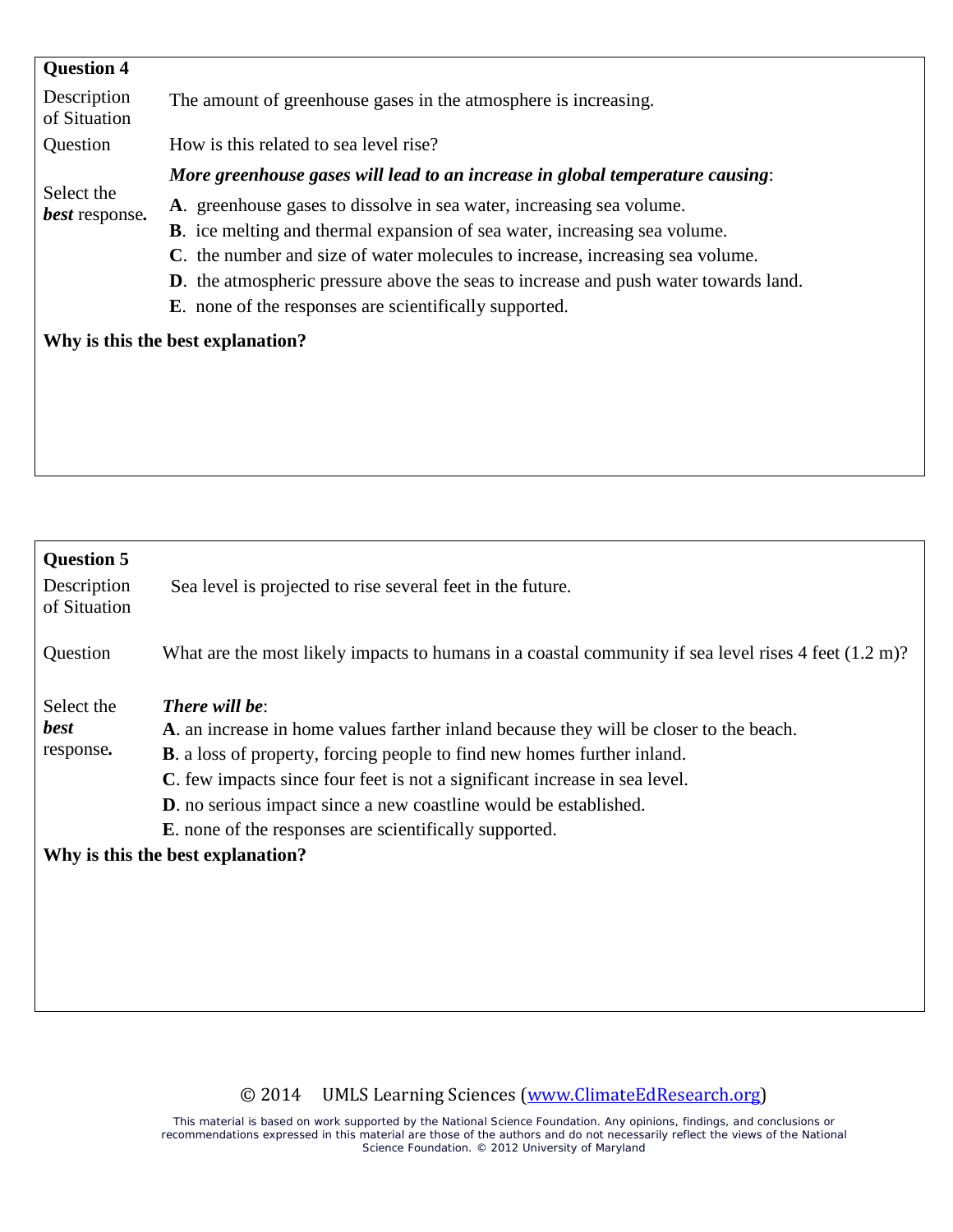| <b>Question 6</b><br>Description<br>of Situation | Additional greenhouse gases in the atmosphere trap heat from the sun causing global<br>temperatures to rise.                                                                                                                                                                                                                                                                                                                               |
|--------------------------------------------------|--------------------------------------------------------------------------------------------------------------------------------------------------------------------------------------------------------------------------------------------------------------------------------------------------------------------------------------------------------------------------------------------------------------------------------------------|
| Question                                         | What is one way an increase in the amount of greenhouse gases causes sea level rise?                                                                                                                                                                                                                                                                                                                                                       |
| Select the<br><b>best</b> response.              | Increases in global temperature, due to greenhouse gases, cause sea level rise by:<br>A. increasing the evaporation of water leading to more precipitation.<br><b>B</b> . making water molecules become larger and more numerous.<br>C. melting ice on land which then flows into the ocean.<br><b>D.</b> dissolving in the sea which causes water to occupy more space.<br><b>E</b> , none of the responses are scientifically supported. |
| Why is this the best explanation?                |                                                                                                                                                                                                                                                                                                                                                                                                                                            |
|                                                  |                                                                                                                                                                                                                                                                                                                                                                                                                                            |

| <b>Question 7</b><br>Description  | The overall, or average, global sea level is rising. However, sea level can rise different                                                                                                                                                                                                                                                                                                                                                                      |
|-----------------------------------|-----------------------------------------------------------------------------------------------------------------------------------------------------------------------------------------------------------------------------------------------------------------------------------------------------------------------------------------------------------------------------------------------------------------------------------------------------------------|
| of Situation                      | amounts in different geographic areas.                                                                                                                                                                                                                                                                                                                                                                                                                          |
| Question                          | Why might sea level rise be in different in different geographic locations?                                                                                                                                                                                                                                                                                                                                                                                     |
| Select the<br>best response.      | A. in some areas, such as polar regions, sea levels will be higher due to melting ice.<br><b>B</b> . humans are putting more waste water into the seas in some areas causing them to rise.<br>C. varying amounts of rain and snowfall in different areas leads to different rises in sea level.<br><b>D</b> . the land in some areas is sinking while it is rising in other geographic areas.<br><b>E</b> , none of the responses are scientifically supported. |
| Why is this the best explanation? |                                                                                                                                                                                                                                                                                                                                                                                                                                                                 |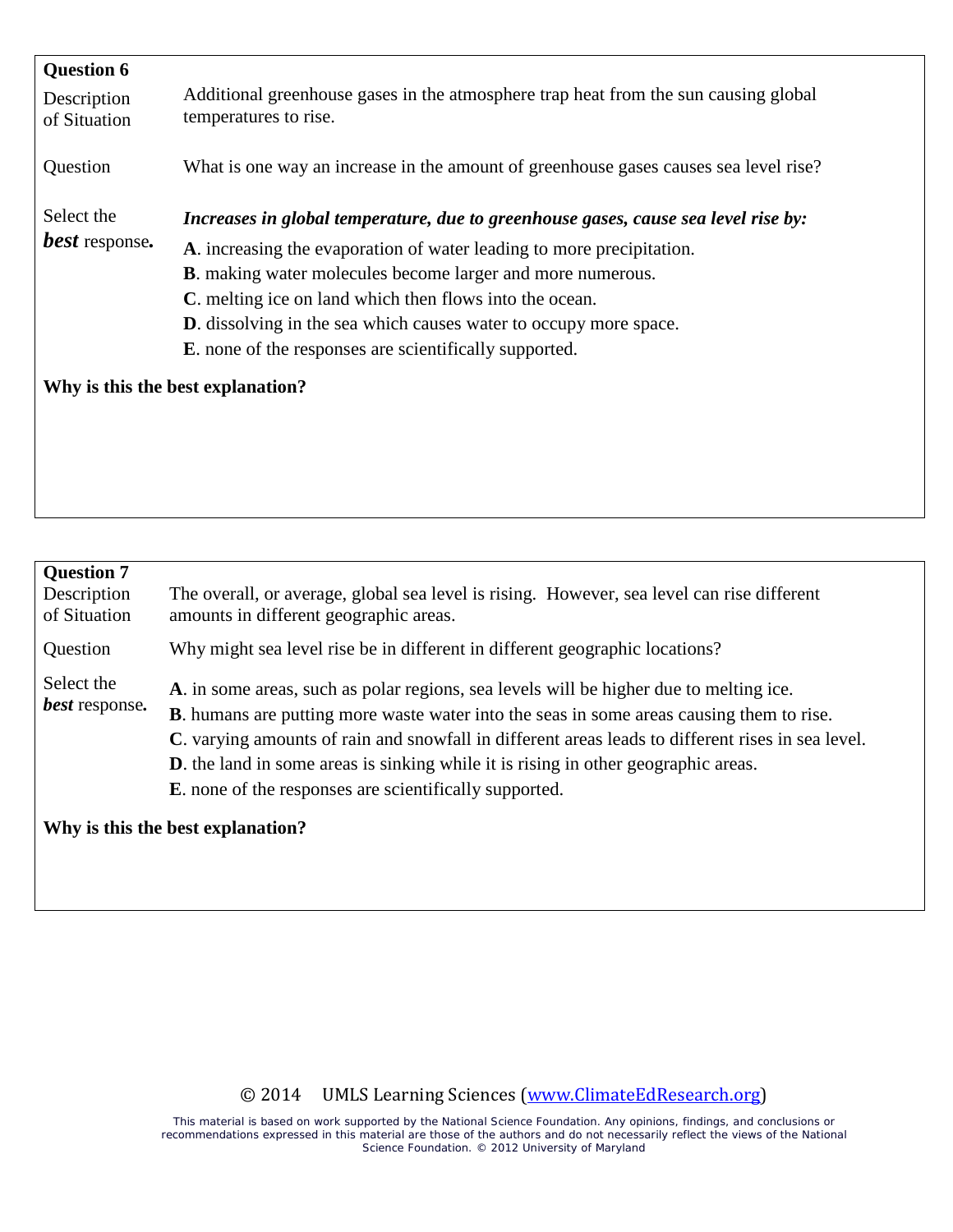| <b>Question 8</b>                 |                                                                |
|-----------------------------------|----------------------------------------------------------------|
| Description of Situation          | As temperatures increase, water molecules move faster.         |
| Question                          | How does this relate to sea level rise?                        |
| Select the <b>best</b> response.  | As temperature increases water molecules:                      |
|                                   | A. are larger and this causes sea level to rise.               |
|                                   | <b>B.</b> occupy more space causing sea level to rise.         |
|                                   | C. increase in number causing sea level to rise.               |
|                                   | <b>D.</b> will collide more frequently causing sea level rise. |
|                                   | <b>E</b> , none of the responses are scientifically supported. |
| Why is this the best explanation? |                                                                |

| <b>Question 9</b><br>Description<br>of Situation | Sea level is projected to rise several feet over the next hundred years.                                                                                                                                                                                                                                                                                                                        |
|--------------------------------------------------|-------------------------------------------------------------------------------------------------------------------------------------------------------------------------------------------------------------------------------------------------------------------------------------------------------------------------------------------------------------------------------------------------|
| Question                                         | What are the most likely impacts to a coastal ecosystem if sea level were to rise four feet $(1.2 \text{ m})$ ?                                                                                                                                                                                                                                                                                 |
| Select the<br><b>best</b> response.              | Many plants and animals would:<br>A. benefit from the change and increase in numbers.<br><b>B</b> . move further inland and establish new ecosystems.<br>C. quickly adapt to the changes caused by sea level rise.<br><b>D</b> . die off but some would be able to adapt or move inland.<br><b>E</b> , none of the responses are scientifically supported.<br>Why is this the best explanation? |
|                                                  |                                                                                                                                                                                                                                                                                                                                                                                                 |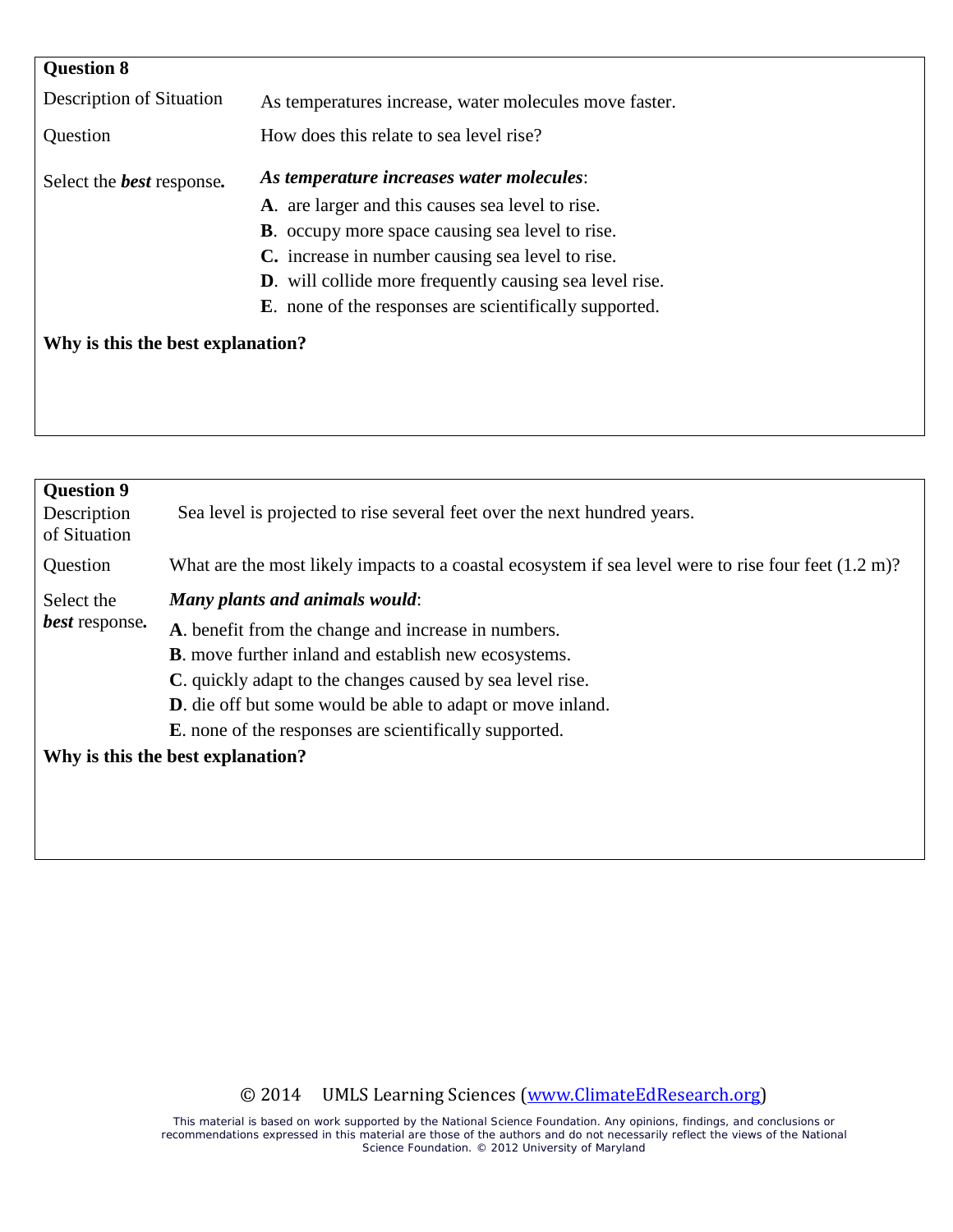| <b>Question 10</b>                |                                                                                                    |
|-----------------------------------|----------------------------------------------------------------------------------------------------|
| Description<br>of Situation       | A solid ice sheet on land warms, melts, and becomes<br>liquid water. It flows into the nearby sea. |
| Question                          | What causes sea level to change?                                                                   |
| Select the                        | The sea level will rise because:                                                                   |
| <i>best</i> response.             | A. chunks of ice already in the water melt and increase sea volume.                                |
|                                   | <b>B</b> . water from the melting ice sheet adds to water already in the sea.                      |
|                                   | C. the surrounding land will not be as tall after the ice melts.                                   |
|                                   | <b>D</b> . the fresh water will change the density of the water in the sea.                        |
|                                   | <b>E</b> , none of the responses are scientifically supported.                                     |
| Why is this the best explanation? |                                                                                                    |

# **Question 11**

| Description<br>of Situation         | The overall, or average, sea level is rising. However, sea level varies with tides,<br>lunar cycles, and weather events.                                                                                                                                                                                                                                             |
|-------------------------------------|----------------------------------------------------------------------------------------------------------------------------------------------------------------------------------------------------------------------------------------------------------------------------------------------------------------------------------------------------------------------|
| Question                            | How would sea level rise affect a weather event, like a hurricane or tropical storm?                                                                                                                                                                                                                                                                                 |
| Select the<br><b>best</b> response. | A rise in sea level would:<br>A. only affect people living right next to the sea.<br><b>B</b> . cause the effects of the storm to be felt further inland.<br>C. absorb and dissipate the energy from the hurricane or storm.<br><b>D</b> . cause no changes in the nature of a hurricane or storm.<br><b>E</b> , none of the responses are scientifically supported. |

## **Why is this the best explanation?**

## © 2014 UMLS Learning Sciences [\(www.ClimateEdResearch.org\)](http://www.climateedresearch.org/)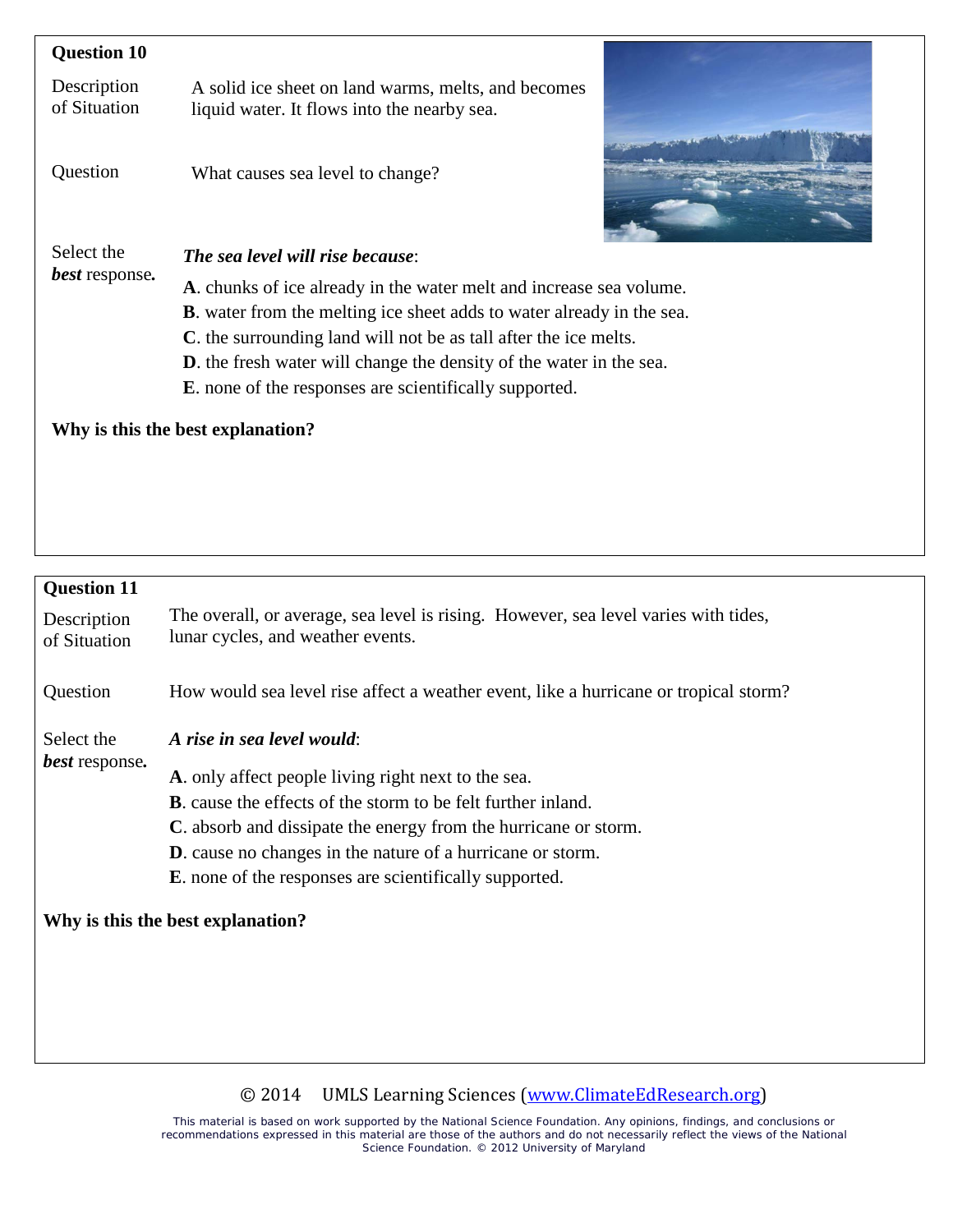

| <b>Question 13</b>                |                                                                                |
|-----------------------------------|--------------------------------------------------------------------------------|
| Description<br>of Situation       | Scientists have found a warming trend in average global temperatures on Earth. |
| Question                          | Which of the following is an impact of the global warming trend?               |
|                                   | <b>Global warming causes:</b>                                                  |
|                                   | A. increased evaporation of oceans, contributing to sea level decline.         |
| Select the                        | <b>B</b> . increased precipitation, which contributes to sea level rise.       |
| <b>best</b> response.             | C. increased ice melt, which contributes to sea level rise.                    |
|                                   | <b>D.</b> the oceans to become warmer but nothing else changes.                |
|                                   | <b>E</b> . none of the responses are scientifically supported.                 |
| Why is this the best explanation? |                                                                                |
|                                   |                                                                                |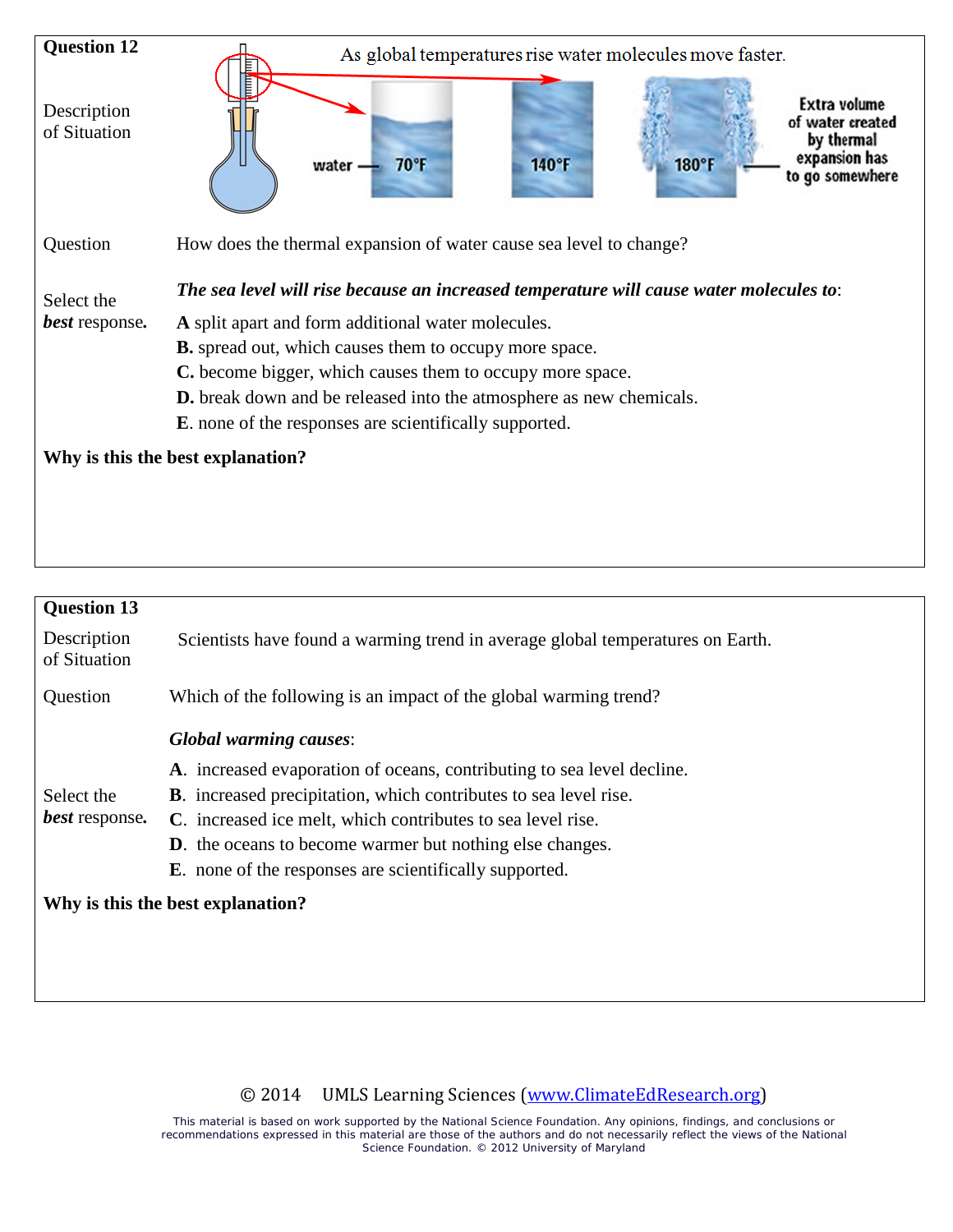| <b>Question 14</b>                         |                                                                                                                     |  |
|--------------------------------------------|---------------------------------------------------------------------------------------------------------------------|--|
| Description<br>of Situation                | The picture is an aerial view of a coastal land area that<br>is projected to experience significant sea level rise. |  |
| Question                                   | As sea level rises, one impact on coastal areas, as<br>shown in the picture above, could be:                        |  |
| Select the<br><b><i>best</i></b> response. | Some of the land will:                                                                                              |  |
|                                            | A. flood less during severe weather.                                                                                |  |
|                                            | <b>B</b> . be completely covered by sea water.                                                                      |  |
|                                            | C. receive more precipitation (rain and snow).                                                                      |  |
|                                            | <b>D</b> . experience no change since nature will adapt.                                                            |  |
|                                            | <b>E</b> . none of the responses are scientifically supported.                                                      |  |
|                                            | Why is this the best explanation?                                                                                   |  |

| <b>Question 15</b><br>Description<br>of Situation | The map below shows land areas affected by sea<br>level rise. For this region, coastal land has been<br>sinking at an average rate of 1.3 mm/yr.<br>The land shaded in light blue represents areas that<br>will be impacted by 1 meter of sea level rise.                      |  |  |
|---------------------------------------------------|--------------------------------------------------------------------------------------------------------------------------------------------------------------------------------------------------------------------------------------------------------------------------------|--|--|
| Question                                          | Areas of the map that are shaded in light blue are more vulnerable to sea level rise because of<br>factors such as:                                                                                                                                                            |  |  |
| Select the<br><i>best</i> response.               | A. the expanding size of water molecules.<br><b>B</b> , the increasing mass of water molecules.<br>C. increased precipitation and more erosion.<br><b>D</b> . changes in the relative elevation of the land.<br><b>E</b> , none of the responses are scientifically supported. |  |  |
| Why is this the best explanation?                 |                                                                                                                                                                                                                                                                                |  |  |
|                                                   |                                                                                                                                                                                                                                                                                |  |  |